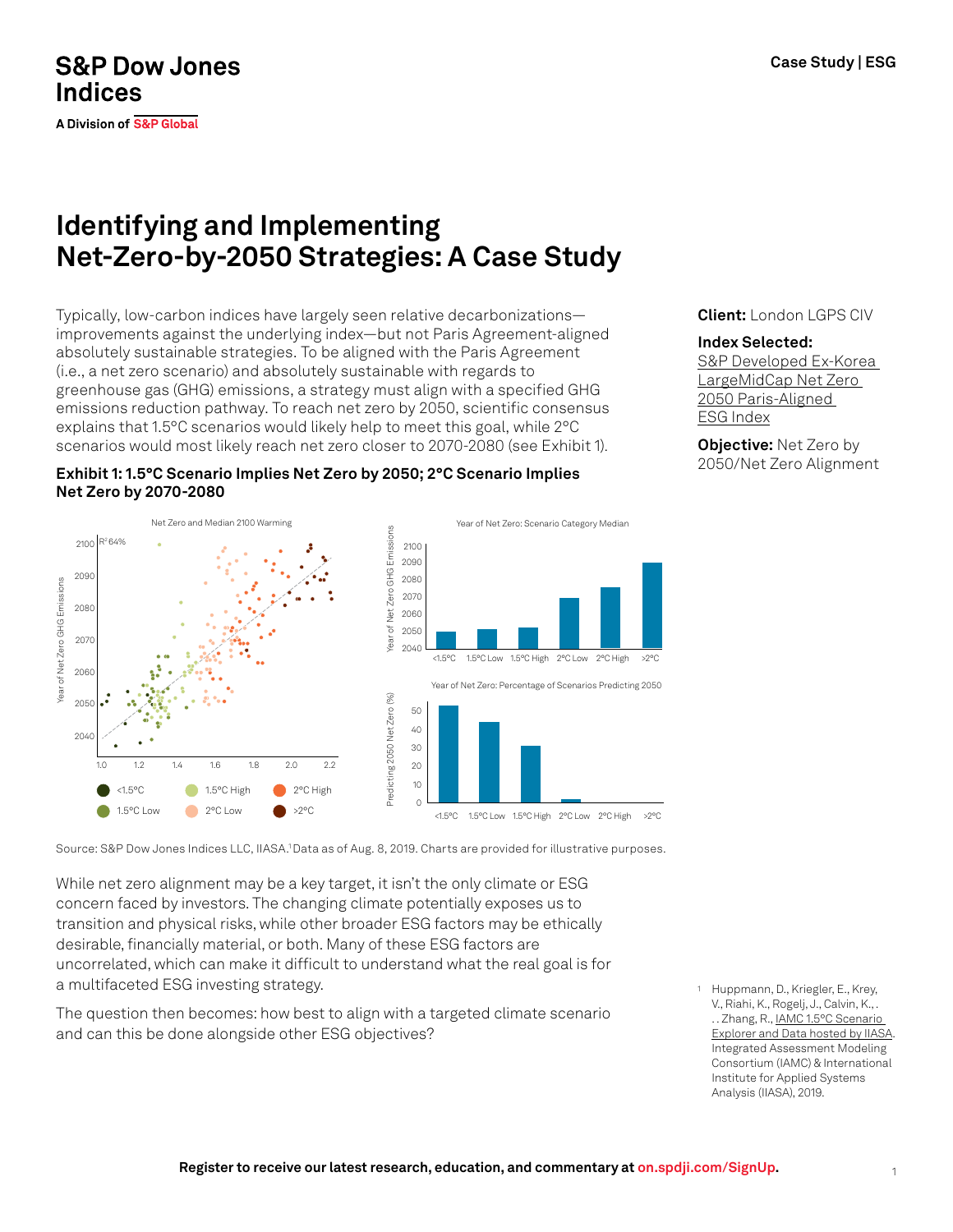## **The Solution**

The [S&P PACT™ Indices](https://www.spglobal.com/spdji/en/index-family/esg/esg-climate/paris-aligned-climate-transition-pact/?utm_source=pdf_education) (S&P Paris-Aligned & Climate Transition Indices) represent a sophisticated approach that aims to align with a 1.5°C scenario and net zero by 2050. The indices are also intended to meet the EU's minimum standards for EU Climate Transition benchmarks (CTBs) and EU Paris-aligned benchmarks (PABs) and the recommendations of the Task Force on Climate-related Financial Disclosures (TCFD), with the goal of being as efficient as possible to allow for a broad, diversified index.

First, the indices exclude securities based on undesirable exposures, then reweight the remaining constituents (see Exhibit 2). Through the lens of the TCFD recommendations on climate-related financial risks and opportunities, the index reweights toward companies that are better aligned with a 1.5°C scenario and have green revenues driving their business, robust science-based targets, and high ESG scores, while reweighting away from those with high GHG intensity, high potential physical risk, and fossil fuel reserves—all while maintaining the same level of high climate impact exposure as the underlying index.

### **Exhibit 2: S&P PACT Indices Reweighting Factors**



Source: S&P Dow Jones Indices LLC. Chart is provided for illustrative purposes.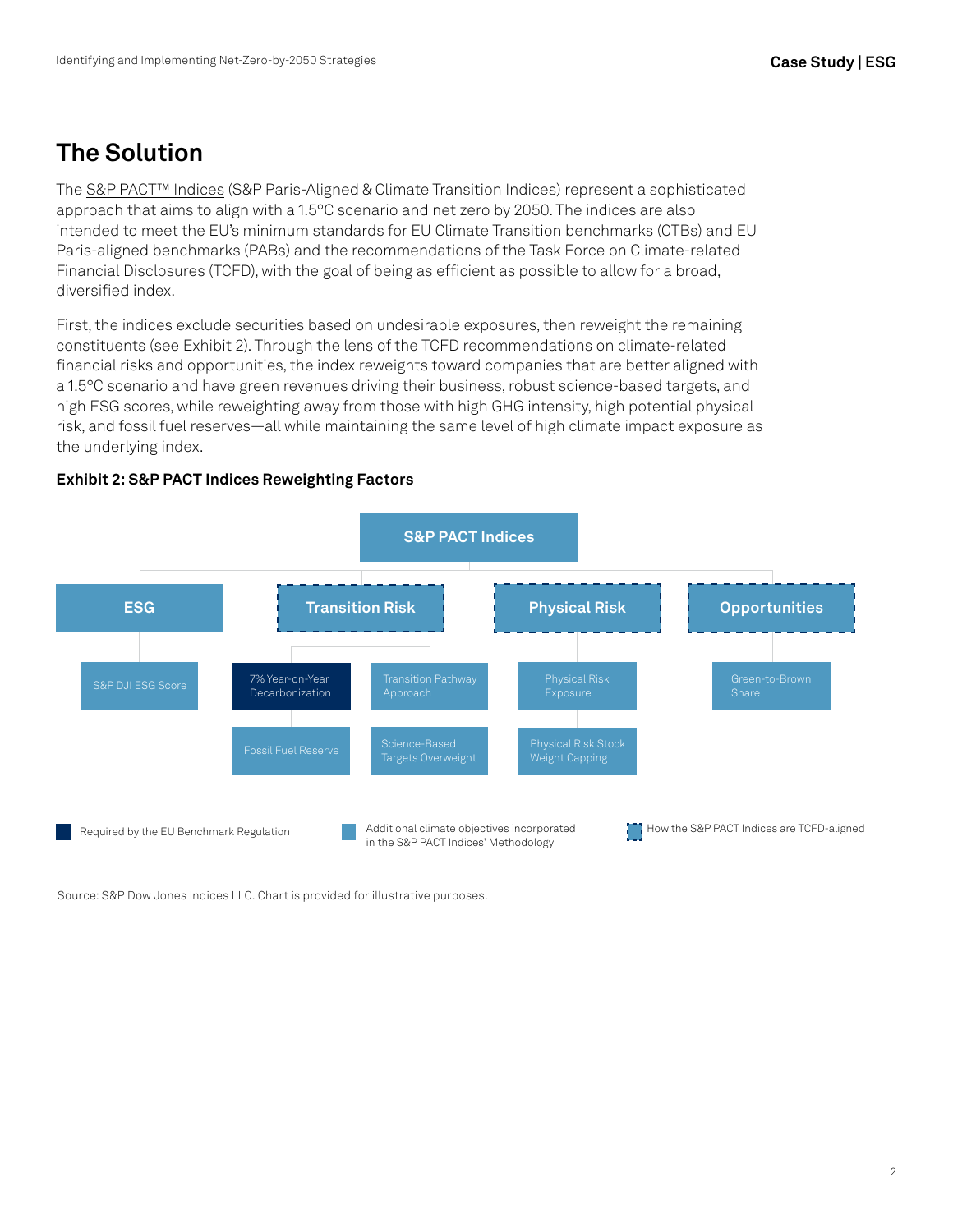The S&P PACT Indices align with the 1.5°C scenario—first by reducing overall GHG emissions intensity compared to the relevant underlying index (30% for CTB-aligned indices and 50% for PAB-aligned indices) and subsequently using the 7% year-on-year GHG emissions reduction required by the EU's minimum standards for CTBs and PABs. In addition, the forward-looking measure, based on academic models, is used to assign companies a GHG budget that represents their fair share of the global carbon budget, while incorporating companies' forward-looking decarbonization targets.

The S&P PACT Indices offer improvements on many ESG fronts, which poses an attribution problem—which of these really drive the weight allocation? A weight attribution analysis can help answer this question. Aligning with 1.5°C scenarios on a forward-looking basis takes some active reweighting—significantly more than the GHG intensity required to be on the 7% year-on-year pathway.



#### **Exhibit 3: What Drives the S&P PACT Indices Weights?**

Source: S&P Dow Jones Indices LLC. Data as of June 30, 2021. Chart is provided for illustrative purposes.

Ultimately, the S&P PACT Indices offer a sophisticated, explainable exposure to align with the 1.5°C and 2050 net zero scenarios, offering access to potential climate opportunities and improvements across a broader sustainability lens, while reducing potential future climate risk across transition and physical risks.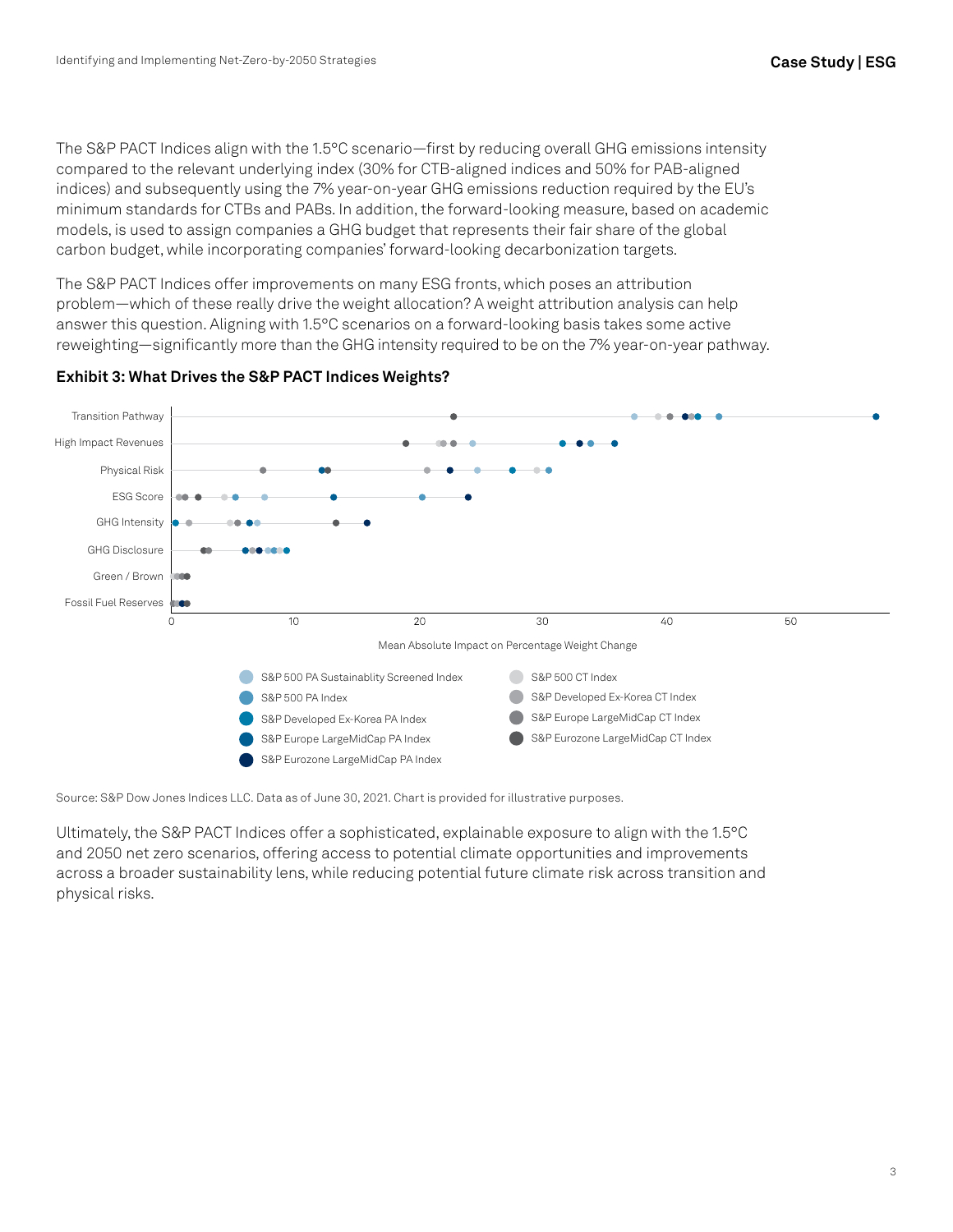## **Client Feedback**

Net zero commitments are starting to receive signatories, as illustrated by the Net-Zero Asset Owner Alliance (with 61 institutional investors representing USD 10 trillion in AUM) and the Net Zero Asset Managers Initiative (with 220 signatories representing USD 57 trillion in AUM).<sup>2</sup> The S&P PACT Indices were launched in mid-2020, and since that date S&P Dow Jones Indices (S&P DJI) has seen increased interest and adoption of these indices by institutional investors across multiple geographies. To understand better the success of this methodology and learn why an increasing number of institutions are adopting approaches based on the S&P PACT Indices into their climate strategies, we spoke to London LGPS CIV's Jacqueline Jackson, Head of Responsible Investment (RI) and Gustave Loriot, RI Manager about the launch of a fund that tracks the [S&P Developed Ex-Korea LargeMidCap](https://www.spglobal.com/spdji/en/indices/esg/sp-developed-ex-korea-largemidcap-net-zero-2050-paris-aligned-esg-index?utm_source=pdf_education)  [Net Zero 2050 Paris-Aligned ESG Index](https://www.spglobal.com/spdji/en/indices/esg/sp-developed-ex-korea-largemidcap-net-zero-2050-paris-aligned-esg-index?utm_source=pdf_education) (the "Fund").

## **S&P DJI: Given the wealth of climate solutions currently available, what differentiates the S&P DJI PACT Indices from other climate solutions?**

**Gustave:** Over the past year, London CIV has worked along with client funds through seed investment groups (SIGs) on the design of a passive low-carbon equity vehicle aligned with the objectives of the Paris Agreement. Recognizing that the greatest opportunity for adding value with this fund is through the selection of the index, we conducted an extensive review of climate-aware index solutions. Based on the constraints specified by members of the SIG, we identified the S&P Developed Ex-Korea LargeMidCap Net Zero 2050 Paris-Aligned ESG Index as the most fitting. We also concluded that the [S&P PACT Indices Methodology](https://www.spglobal.com/spdji/en/documents/methodologies/methodology-sp-paris-aligned-climate-transition-pact-indices.pdf?utm_source=pdf_education) is the most advanced in addressing the common pitfalls associated with passive, climate-aware investing, including the following concerns.

### **– Extraordinary Reallocations of Climate Risk Due to Gaps in Data**

Gaps in data can create undesirable reallocations of climate risk within an index. For example, focusing on Scopes 1 and 2 emissions (which are widely reported by companies) but discarding Scope 3 can reallocate carbon risk along the value chain. It was therefore incredibly important for us to select an index that leverages high-caliber data in the index optimization. S&P Global Trucost is a market leader on climate data, and its underlying carbon data is one of the most comprehensive on the market—covering over 15,000 companies. Perhaps more importantly, the 464 Trucost sectors (based on revenue streams rather than company-level classifications) make for strong models in predicting Scope 3 emissions.

Reallocations of climate risk within a benchmark may also result from the decision made by some index providers to only focus on one specific area of climate (such as transition risk) but not account for the full spectrum of climate-related risks and opportunities companies may face in line with the TCFD recommendations. We felt that it was incredibly important for a holistic climate-aligned strategy to address all types of climate risk. For instance, few climate indices currently mitigate physical risk exposure with the same asset level of precision as the S&P PACT Indices.

In short, the S&P PACT Indices address unfavorable reallocations of climate risk present in some indices by leveraging precise data (including modeled) and by addressing each type of climate risk.

<sup>2</sup> UN Environment Programme Finance Initiative, "Institutional investors transitioning their portfolios to net zero GHG emissions by 2050," [https://www.unepfi.org/net-zero-alliance/.](https://www.unepfi.org/net-zero-alliance) Net Zero Asset Managers Initiative, <https://www.netzeroassetmanagers.org/>.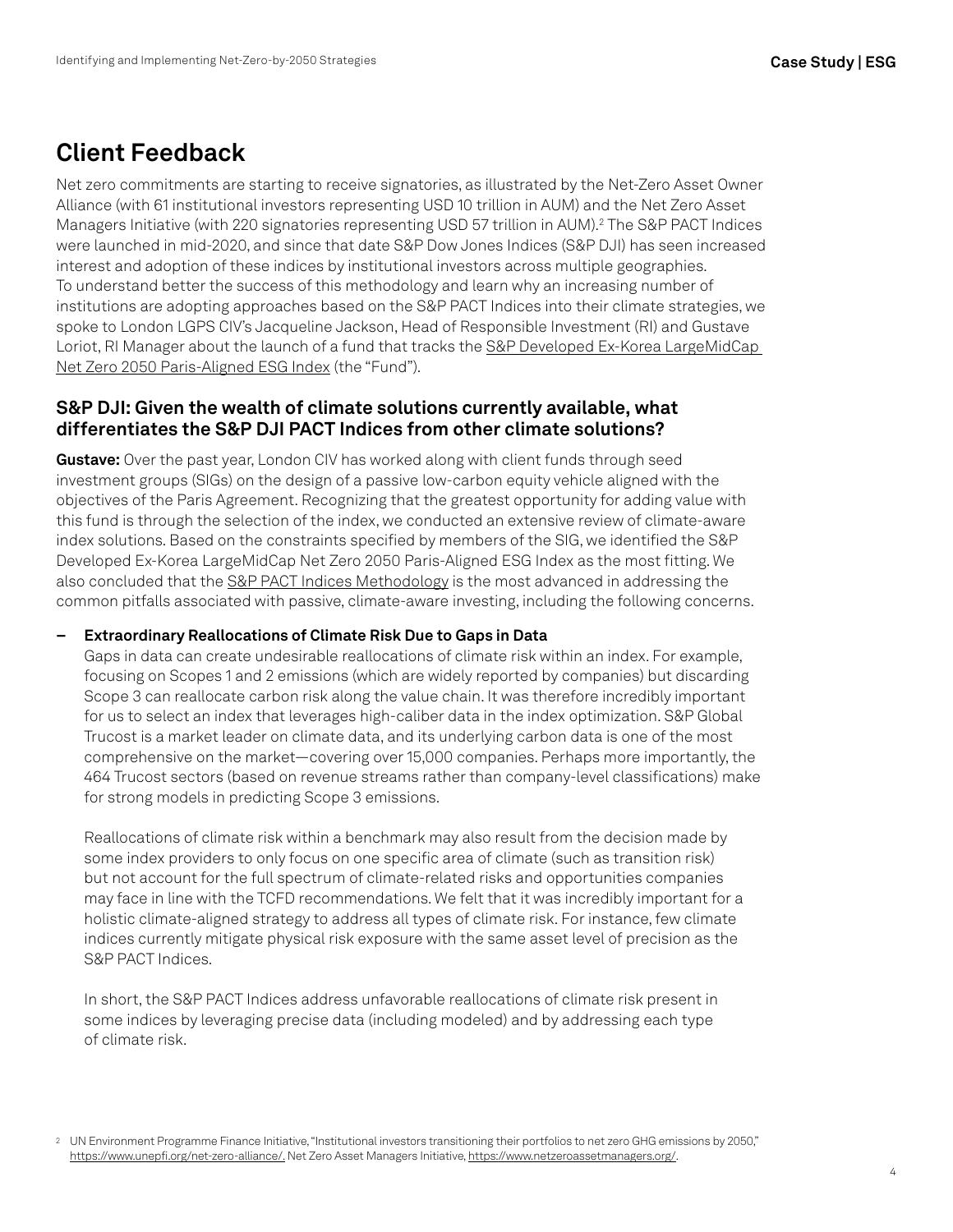#### **– Sub-Standard Climate Solutions Exposure**

In defining the climate constraints for the Fund, members of the SIG wanted to ensure that the selected index would provide increased exposure to companies actively contributing to the transition to a low-carbon economy. Many indices (including the S&P Developed Ex-Korea LargeMidCap Net Zero 2050 Paris-Aligned ESG Index) do have an element of "green revenue" exposure. While this can be valuable, this approach fails to capture whether companies included in the index are transitioning in line with the 1.5°C objectives of the Paris Agreement. The S&P PACT Indices use forward-looking data and models from Trucost to assess the transition pathway of companies and increase exposure to companies with present and projected carbon emissions within their 1.5°C carbon budget.

The essence of the London CIV Net Zero Strategy is to find the right balance between the decarbonization of funds in line with climate science for 1.5°C and driving real-world outcomes. Accordingly, we wanted to ensure that our selected index provided a realistic image of the real economy, including sectors that should actively reduce GHG emissions to make the objectives of the Paris Agreement attainable. In line with this objective, the index is constrained to maintain similar exposure to "high climate impact" revenue streams as its benchmark. The granularity of the Trucost revenue stream segmentation, which goes beyond just simple company-level classification, helps ensure that the index reflects the same revenues as the underlying index. This protects against the risk of greenwashing that prevails in many climate strategies, where the climate topic is limited to a display of a global reduction of carbon intensity without any connection to the real economy. In short, the S&P Developed Ex-Korea LargeMidCap Net Zero 2050 Paris-Aligned ESG Index actively supports the transition to a low-carbon economy by maintaining diversified sector exposure and leveraging the market-leading transition pathway dataset.

**– Inability to Adjust with Climate Developments — Ultimately Superseded by New Versions** Last but not least, members of the SIG wanted to ensure that the selected index was future proof against any developments in climate data. To this end, the S&P Developed Ex-Korea LargeMidCap Net Zero 2050 Paris-Aligned ESG Index is the most dynamic index that we've identified, as it intends to meet EU standards for PABs and innovation in underlying climate datasets. In addition, the indices leverage a combination of best-in-class, in-house data from Trucost and the S&P Global Corporate Sustainability Assessment (CSA), as well as data from leading providers like SBTi and Sustainalytics.

### **S&P DJI: What differentiates S&P Global Trucost data from other datasets in the market?**

**Jacqueline:** There are three key differentiators that set S&P Global Trucost data apart from the rest.

- Trucost's underlying carbon data is one of the most comprehensive on the market, covering over 15,000 companies. Perhaps more importantly, the 464 Trucost sectors (based on revenue streams rather than company-level classifications) make for strong models in predicting Scope 3 emissions.
- Trucost Climate Change Physical Risk Analytics offer an asset-level approach to the assessment of physical risk.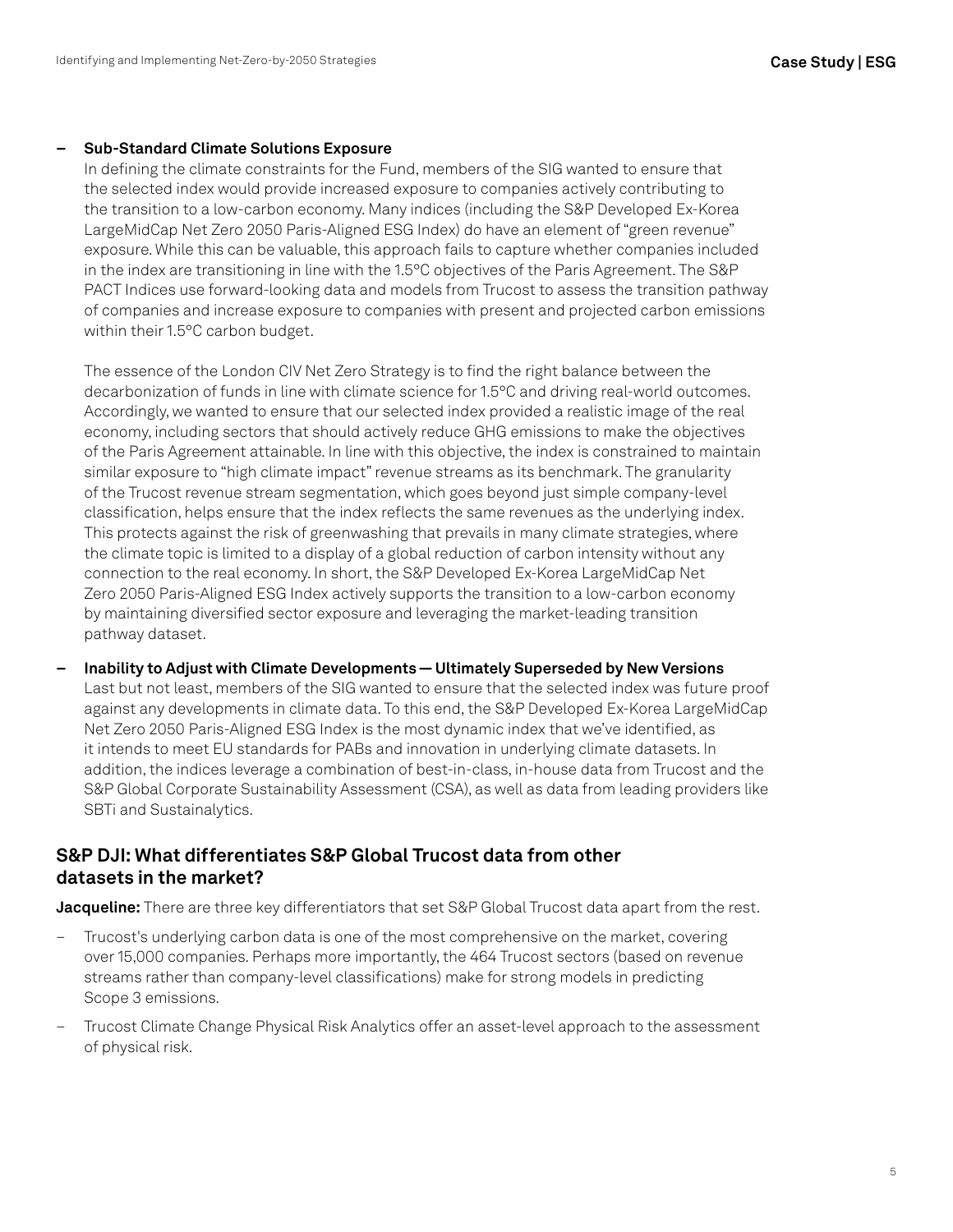– The Trucost Transition Pathway Model includes a climate budgeting element—something that few competitors include. This allows for a forward-looking understanding of companies that are transitioning, rather than simply iteratively reducing carbon intensity over time, and it allows overweighting of these companies.

### **S&P DJI: How do you think the weight attribution methodology may heighten corporate engagement and drive real-world impact?**

**Gustave:** We fundamentally believe that index construction and stewardship activities should be mutually reinforcing in order to promote real-world emissions reductions.

- **– Index construction** indirectly influences issuers to improve climate performance by linking funding conditions to levels of carbon intensity.
- **– Engagement with issuers** influences them to improve climate performance through (direct/ collective) dialogue or voting strategy.

During our review of the available indices, we found that the vast majority of low-carbon indices seek to minimize tracking error by using a risk model. With a risk model, the ESG data (e.g., carbon intensity) can be overshadowed by factor exposures (e.g., exposures to low volatility). This means that climate deteriorators can potentially gain an overweight over time, which is a concern from an engagement perspective. The S&P Developed Ex-Korea LargeMidCap Net Zero 2050 Paris-Aligned ESG Index does not use a risk model, which helps to alleviate this risk. The index is largely driven by the ESG data, which helps to translate climate objectives into investment decisions under clear and consistent terms. In turn, we can also leverage quarterly climate reporting and weight attribution analysis in order to drive our voting and engagement activities.

## **S&P DJI: How does the net zero concept factor into the investment strategy at LCIV?**

**Jacqueline:** Climate change risk management is an important part of our fiduciary duty and is a strategic investment priority for our clients, 28 of which have declared a climate emergency and many have set net zero plans.

In October 2021, London CIV committed to net zero GHG emissions by 2040, becoming the first Local Authority pension pool to do so. Over the next few decades, one billion lives and trillions of British pounds will be at risk due to a single issue: climate change. We hope by setting this ambitious target, we will send a clear signal to our clients, managers, and investee companies about our commitment to addressing this increasingly material issue with the urgency required.

Our net zero strategy commitment is focused on ensuring that the range of funds we offer are suitable for our clients' varying climate goals. We want to ensure that in collaboration with all our partners, we can help client funds achieve their emissions reduction targets, however ambitious they may be. The launch of the LCIV Fund driven by the S&P Developed Ex-Korea LargeMidCap Net Zero 2050 Paris-Aligned ESG Index further increases our offering of net zero-aligned funds.